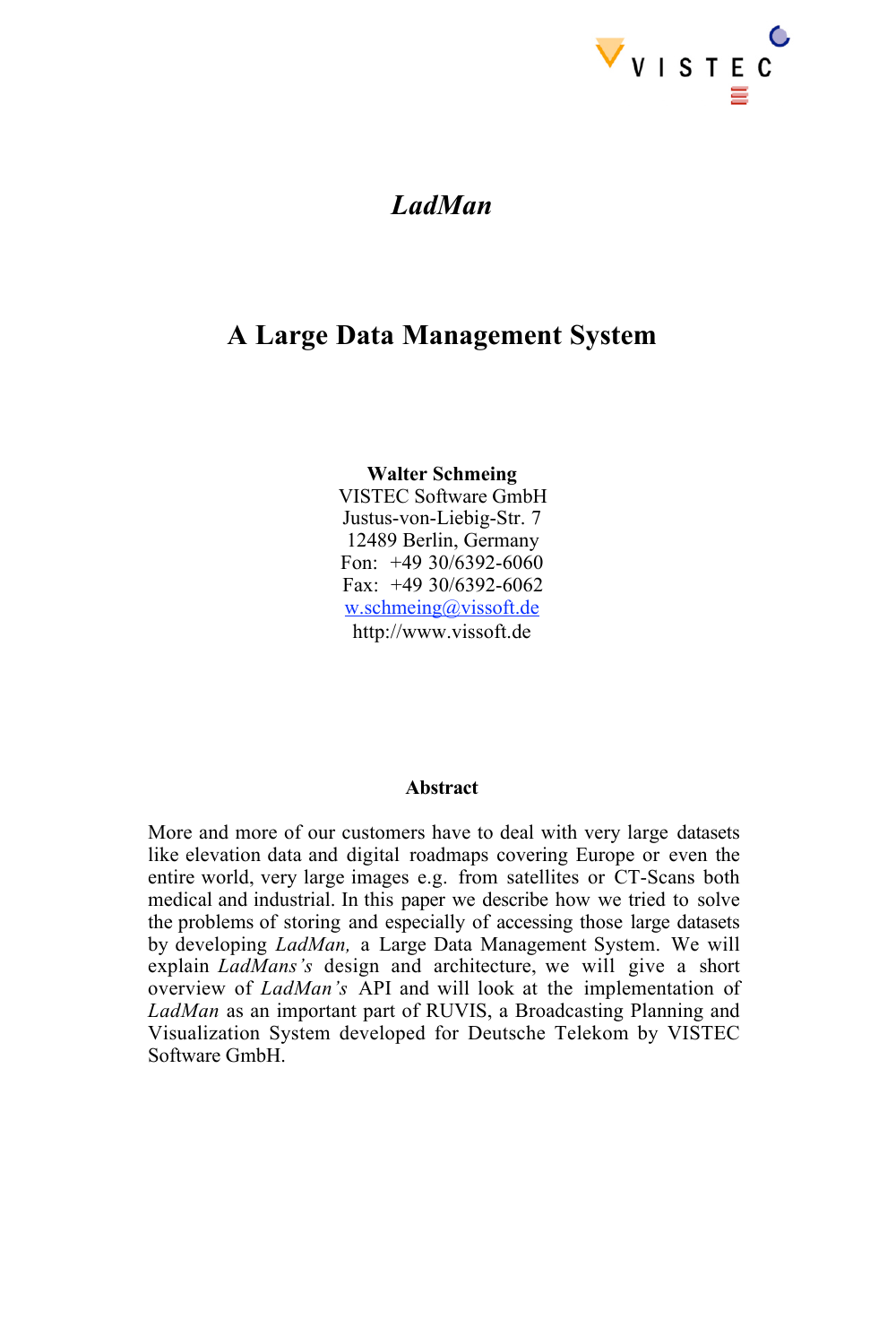

## 1 Introduction

Today's science, engineering and business is producing increasingly large datasets from different sources which include:

- CFD-, FEA- and simulation packages using large-scale models
- medical scanners using high resolutions (CAT, MRI, ...)
- remote sensing devices (radar, satellites ...)
- GIS-Applications
- Statistics-Applications (political, economic, financial data ...)
- etc.

To save such large datasets, so they become accessible for further processing or visualization from various tools and applications, one needs to invest in ever increasing storage capacity (disk space). Even worse many of the access tools are only capable of reading the complete dataset; very quickly one reaches the limits of physical and virtual memory in atempting to process these large datasets.

Almost all data are compressible thereby reducing their size dramatically. One can use standard compression tools like compress, pack or gzip to save the large data files. This reduces the required disk space but then requires decompression of the complete file to access the data for further processing even if only a small part of it is needed.

We defined the following requirements to be implemented by a Large Data Management System:

- most important is an easy and fast access to the data
- subsampling like cropping, downsizing, zooming, slicing etc. should be done while reading, to make accessing possible independently of the available memory
- the data should be stored in compressed and platform independent form
- there should be no limit in the dimensionality (1D, 2D,3D,4D,..nD, time varying) and any dimension should be dynamically extensible.
- the System should support "all common" data types (char, short, int, long, float, double) (scalar, vector, tensor)

To reach these goals we designed *LadMan,* a Large Data Management System, that divides the original datasets into smaler pieces and stores these regions in compressed format. Smart readers access and decompress only those regions of interest at any time. The access tools have to keep in memory only one region at a time parsing the data region by region to the application.

This approach leads to applications preserving disk and memory resources making them available for examining extremely large datasets.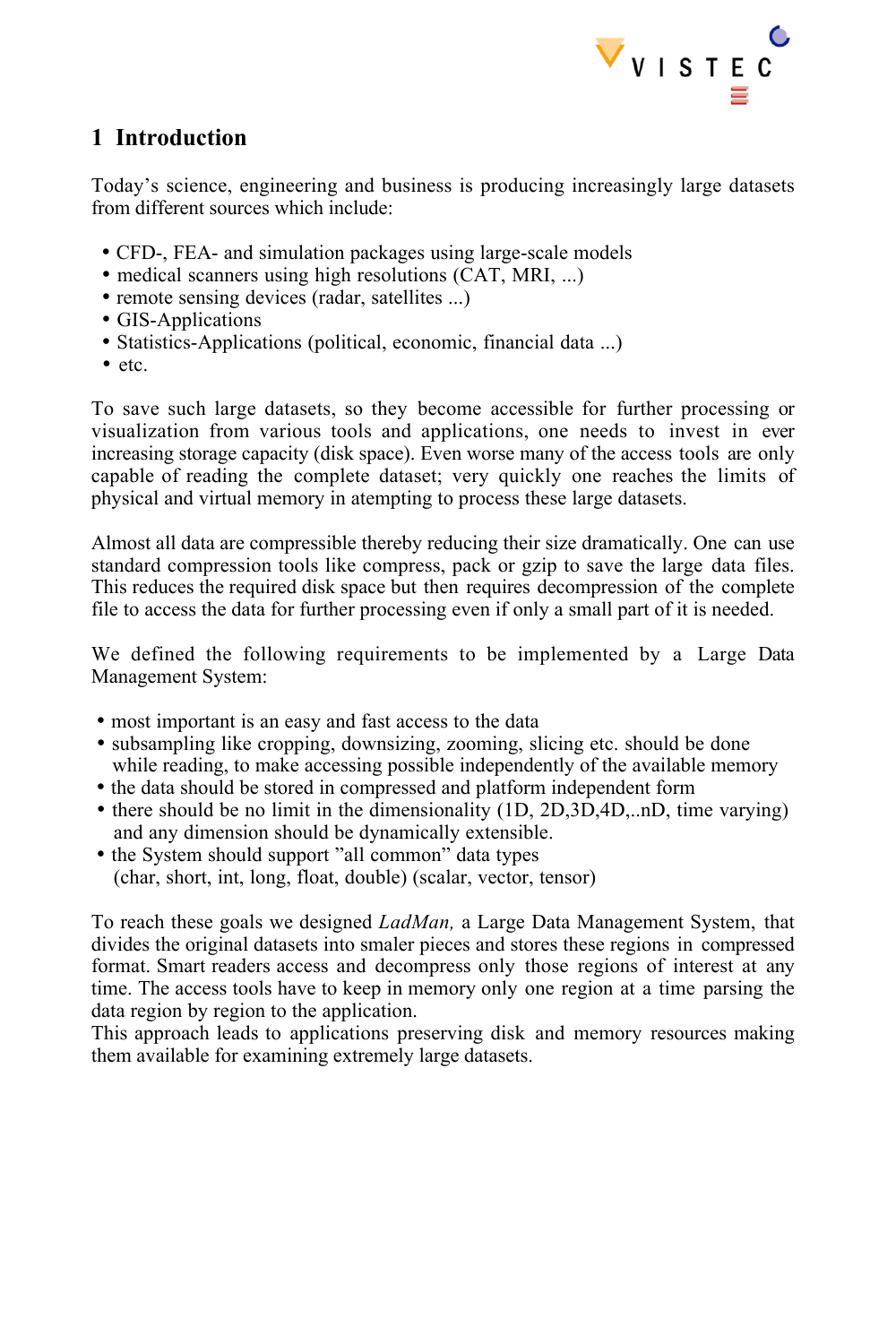

# 2 *LadMan:* A Large Data Management System

### 2.1 Overview

*LadMan* permits the storage of huge datasets of any dimension, type and size in compressed format and gives you access to those data via smart readers. *LadMan* divides large n-dimensional datasets into smaller pieces and saves the generated regions in compressed and system independent format to the storage media.

The regions have the same number of dimensions as the complete dataset itself. The user can define the size of the regions (region dimensions) separately for each region or more globally for each dimension. While accessing the data *LadMan* only reads or writes one region at a time.

Suppose one has a large 3D-dataset of 1024x1024x1024 elements, one could divide it into regions of  $32x32x32$  in size to let you easily generate isosurfaces by reading in only a few interesting regions. If examining this data means to you slicing through the 3'rd dimension, you better would divide it into regions of 1024x1024x1 in size for *LadMan* gets one complete z-slice while reading one region.

By default the system uses for each region the compression algorithm with the best compression rate out of the five already integrated algorithms. *LadMan* allows the user to select his favorite one or he can even link in a new algorithm or bind to a hardware compression chip.

*LadMan* can manage the following data types:

- char, unsigned char
- short, unsigned short
- int, unsigned int
- long, unsigned long
- float
- double

combined as scalar, vector or tensor data.

The simple *LadMan-*API provides access to the compressed data via smart readers capable of doing subsampling like cropping, downsizing, interpolating, mirroring, stretching, slicing, etc. while reading.

Using *LadMan* one can have a quick look at a complete large dataset reading it in at low resolution. Then ome can decide which small part of the data one wanst to see in detail by reading it in at higher resolution.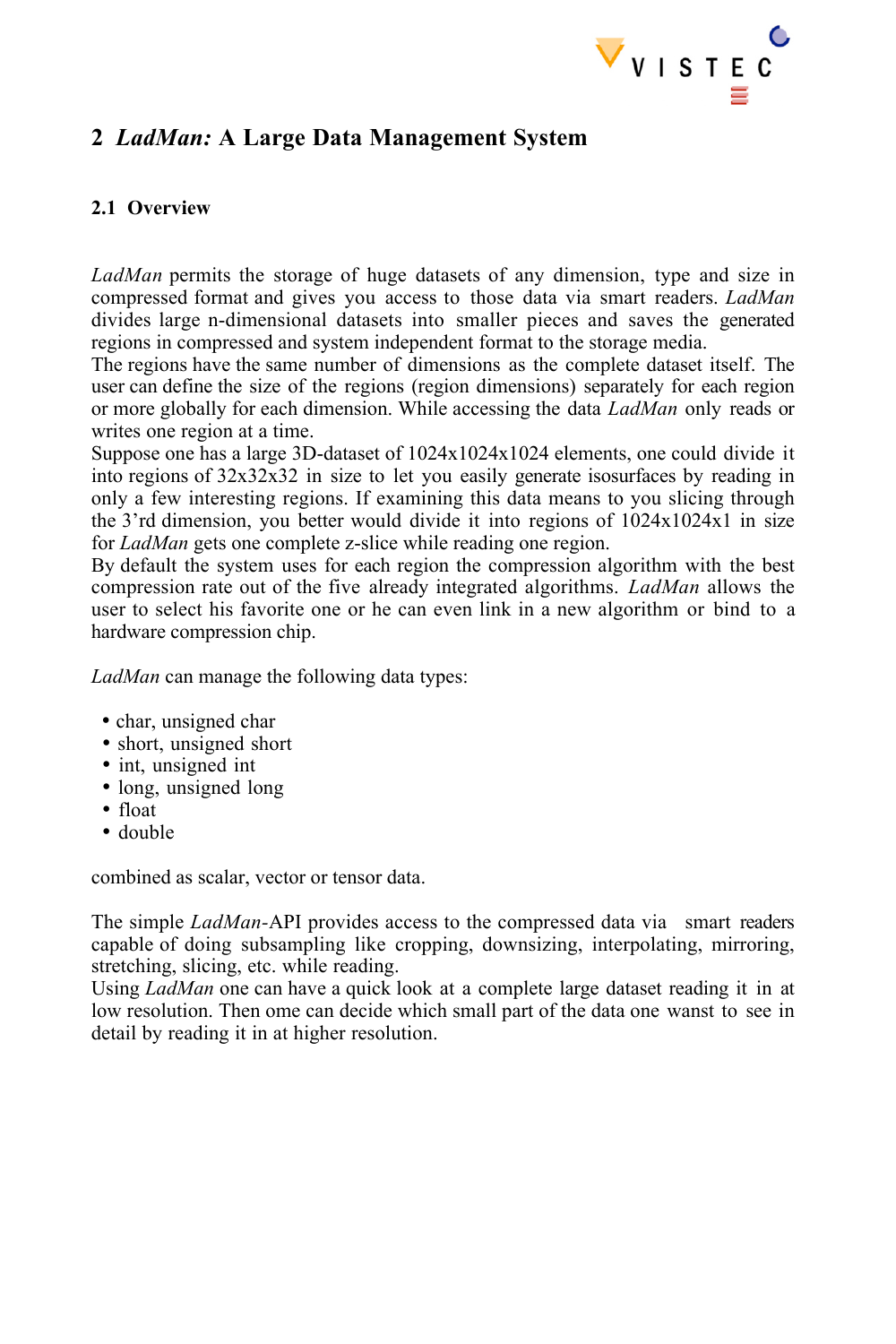

### Data Model



*LadMan* is like a library holding books of different sizes and content. The books have pages of the same paper size with text or images.

| Folder | The Folder describes<br>the relation of the<br>different data                  | Library      |
|--------|--------------------------------------------------------------------------------|--------------|
|        |                                                                                |              |
| Header | The Header determines<br>the data and coord space<br>(dimensions, resolutions) | <b>Books</b> |
|        |                                                                                |              |
| Layer  | The Layer defines<br>the data structure<br>(type, veclen, etc.)                | Pages        |
|        |                                                                                |              |
| Region | The Region holds<br>parts of the data<br>in compressed format                  | Text/Images  |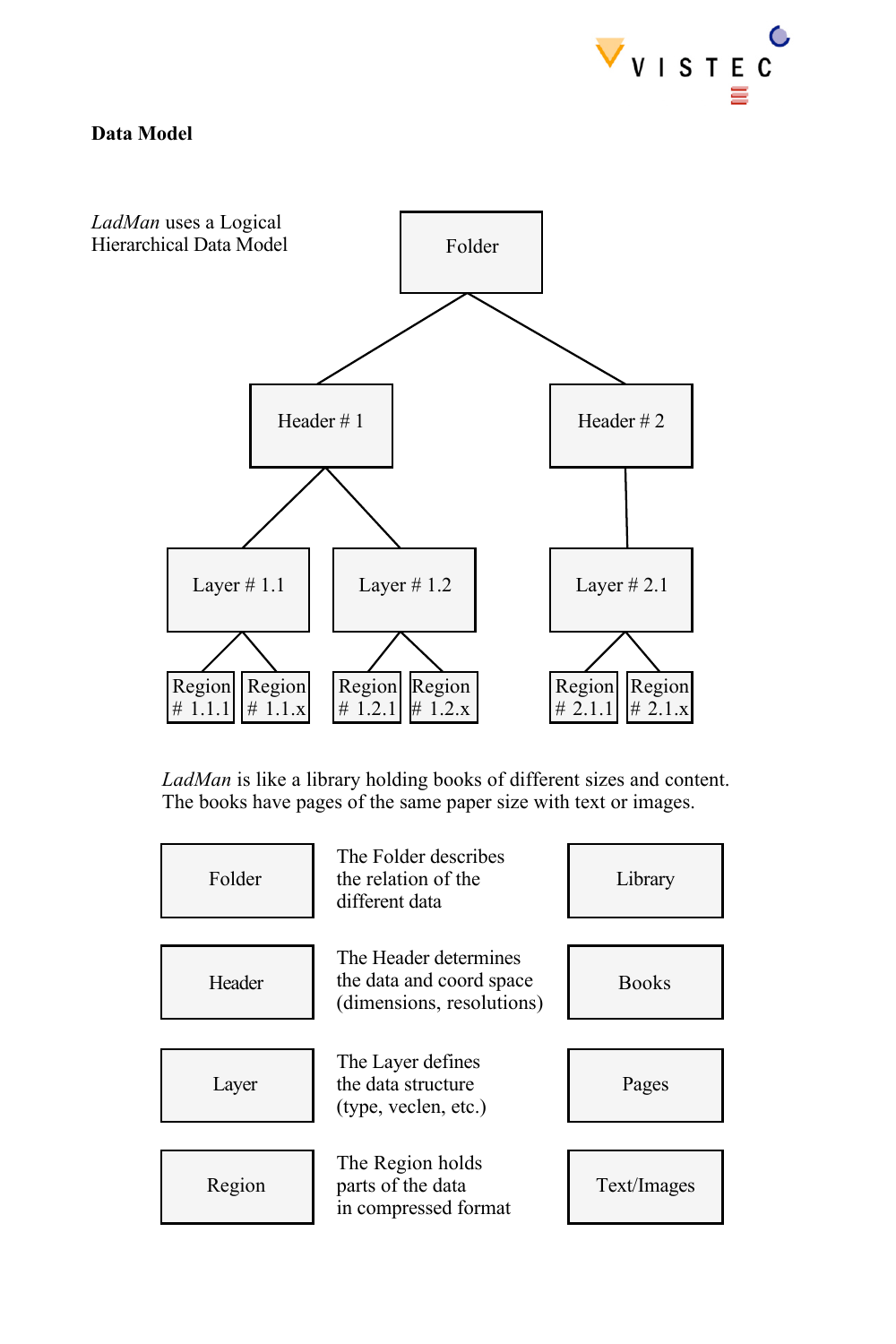

### Architecture

The kernel of *LadMan* is the Data Manager with open interfaces to the storage media and the applications.

# Applications

# e.g.: RUVIS an Application used by Deutsche Telekom

Application Programming Interface (API)

| Data Manager | - data access<br>- memory handler<br>- data converter<br>- (de)compression filter<br>- de-/encryption filter |
|--------------|--------------------------------------------------------------------------------------------------------------|
|--------------|--------------------------------------------------------------------------------------------------------------|

|  | <b>Access Media Interface</b> |
|--|-------------------------------|
|  |                               |

| File (.pad) | TCP/IP | <b>lustom</b> |
|-------------|--------|---------------|
|             |        |               |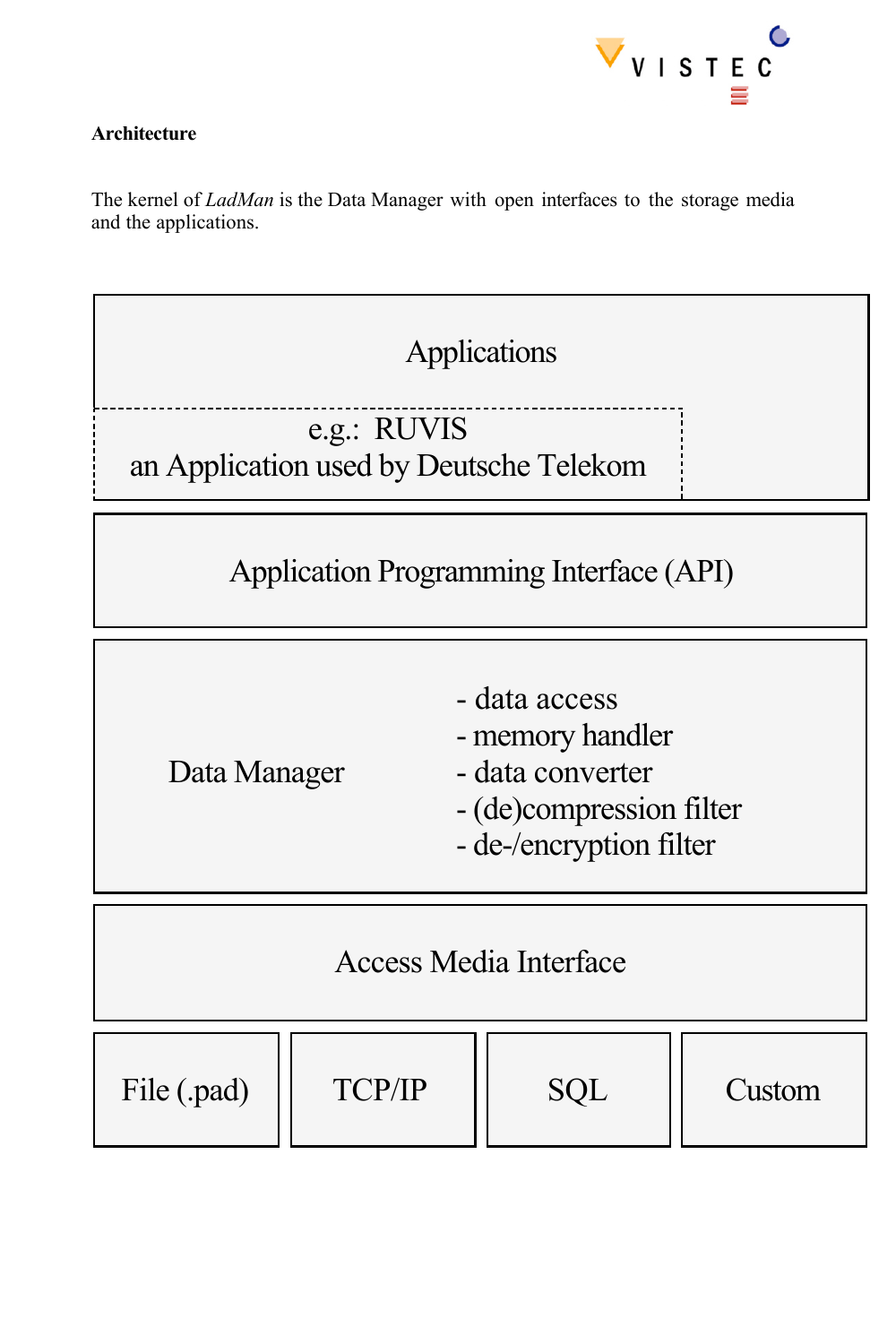

#### 2.2 The Data Manager

The Data Manager is the kernel of *LadMan* responsible for accessing the requested regions of the complete data set. It accesses only one region at a time sending the region data through the proper de/encryption and (de)compression filter and the data converter to make it available in a system usable format.

In read mode the Data Manager has to perform the following steps for each requested region:

- read in the compressed data of the current region
- decrypt the data using the proper user defined password
- decompress the data using the corresponding algorithm
- convert the data from *LadMan* representation to the native machine one
- copy the data into the user data buffer (doing subsampling if necessary)

The compression filter of *LadMan* uses five built-in run length compression algorithms. One can explicitly define the algorithm *LadMan* should use or let the Data Manager optimize the compression rate by dynamically testing the result of the different algorithms. One can easily integrate another particular algorithm not built-in or use any hardware compression chip*.*

The Data Manager stores the data in a system independent format. This allows one to access the same *LadMan*-Databases from every supported system.

A memory manager allows the user to define how many megabytes of memory *LadMan* shall use. The Data Manager keeps as many region data in memory as it can hold in the user defined memory limit. If the system reaches this limit it will free the oldest region.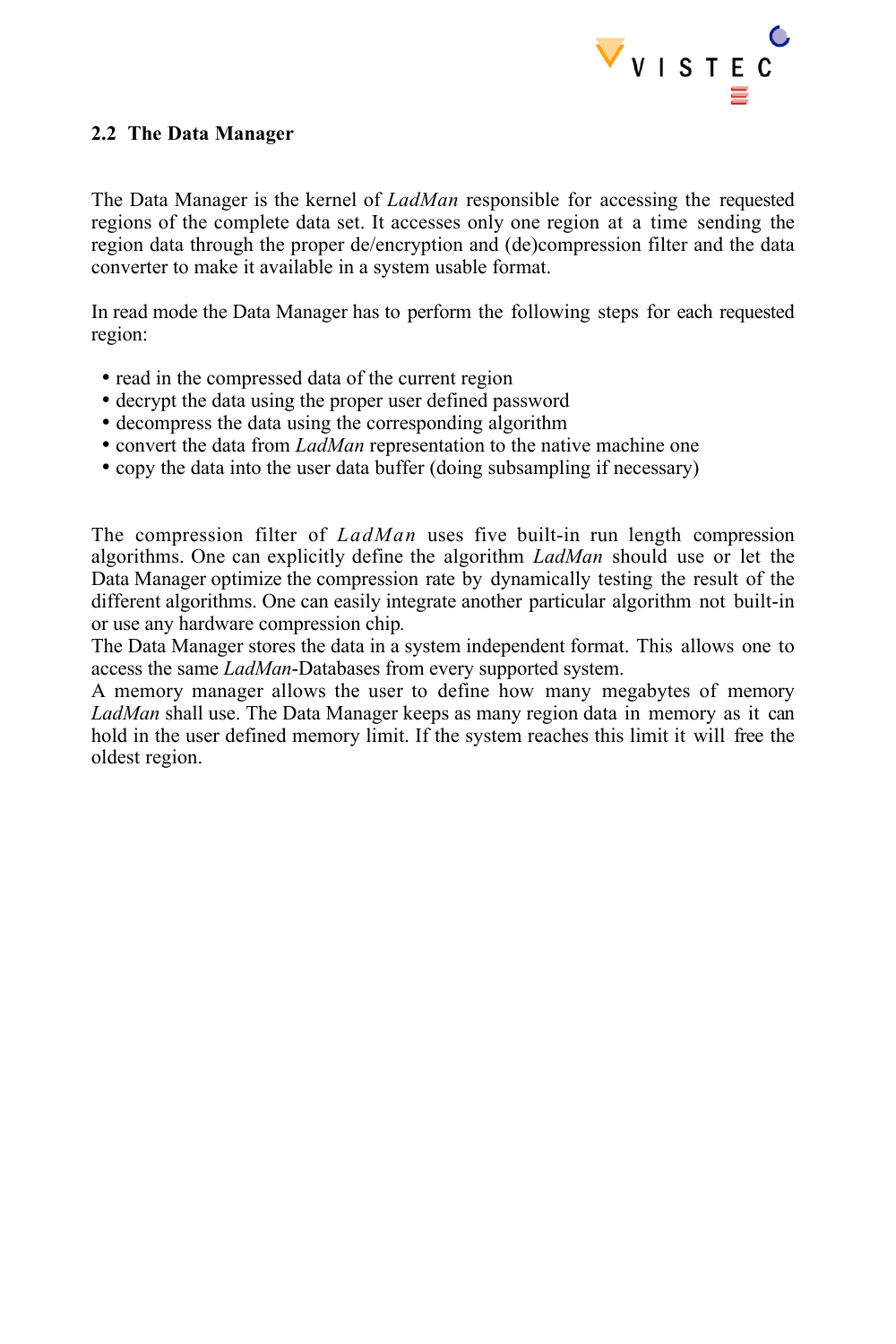

### 2.3 The Access Media Interface

*LadMan* has an open interface to access the storage media. By default it uses the built-in Pad-File. Pad stands for Packed Data and the Pad-File-Media stores *LadMan*-Data to disk files.

You can store one *LadMan*-Database into one or more disk files even on different filesystems.

Due to the simple interface one can define and use a different media (e.g DAT-Tapes). Already integrated is an TCP/IP-Interface, so one can install LadMan-Server and clients and a SQL-Interface, that lets you store the *LadMan* data into a commercial data base.

One *LadMan* data base can be stored on several media of different types.

The Data Manager uses the following four pseudo functions only:

- OpenMedia ()
- CloseMedia ()
- ReadMediaData ()
- WriteMediaData ()

In the case of the integrated Pad-File-Media the interface sets these functions as follows:

- OpenPadFile ()
- ClosePadFile ()
- ReadPadFile ()
- WritePadFile ()

and internally they use the following System-Calls:

- open  $()$
- close  $()$
- lseek ()
- read  $()$
- write  $()$

To add a different media one writes new versions of the four interface functions in consideration of the defined parameter list and media-structure.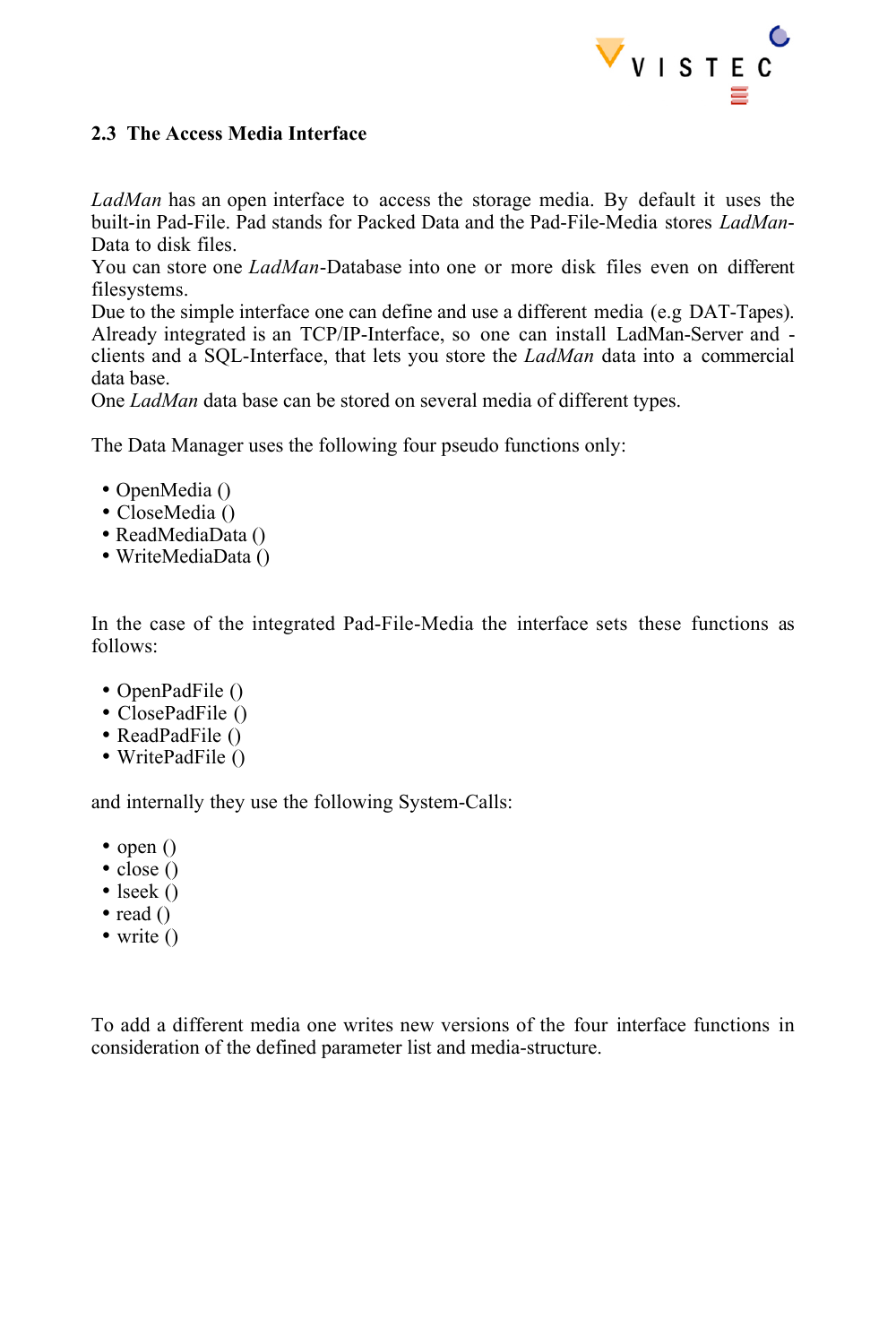

### 2.4 The Application Programming Interface (API)

*LadMan* has a simple Application Programming Interface (API). In the following you will find an excerpt of the important calls:

- data id = DBFLD OpenData ( media id, header name, data name, password) opens data and returns a unique data\_id used by the API Access Routines
- DBFLD ReadData (data id, data, minIndices, maxIndices) reads data of data id from min- to maxIndices into data buffer (every value)
- DBFLD GetData (data id, data, minIndices, maxIndices, dimensions) reads data of data\_id from min- to maxIndices into data buffer of dimensions
- DBFLD ExtractData (data id, data, minCoords, maxCoords, dimensions) reads data of data id from min- to maxCoords into data buffer of dimensions, where min- and maxCoords reside in the User Coordinate System.
- DBFLD WriteData (data id, data, minIndices, maxIndices) writes data of data\_id from min- to maxIndices to a *LadMan-*Database
- DBFLD FillData (data id, data, minCoords, maxCoords) writes data of data\_id from min- to maxCoords to a *LadMan-*Database , where min- and maxCoords reside in the User Coordinate System.
- DBFLD CloseData (data id) closes and frees the data and its associated structures

To understand the access mechanism we give a more detailed description of :

DBFLD GetData (data id, data, minIndices, maxIndices, dimensions)

minIndices, maxIndices and dimensions are integer buffers with entries for each dimension.

By defining minIndices and maxIndices one crops the data.

Setting the size value for each dimension lets one downsize or interpolate the data. If the size of a dimension equals to one *LadMan* cuts e.g. a time step or a slice or a line.

If maxIndex is less than minIndex *LadMan* mirrors the data in this dimension.

The application programmer can use a single function call to access the data with all possible subsampling features.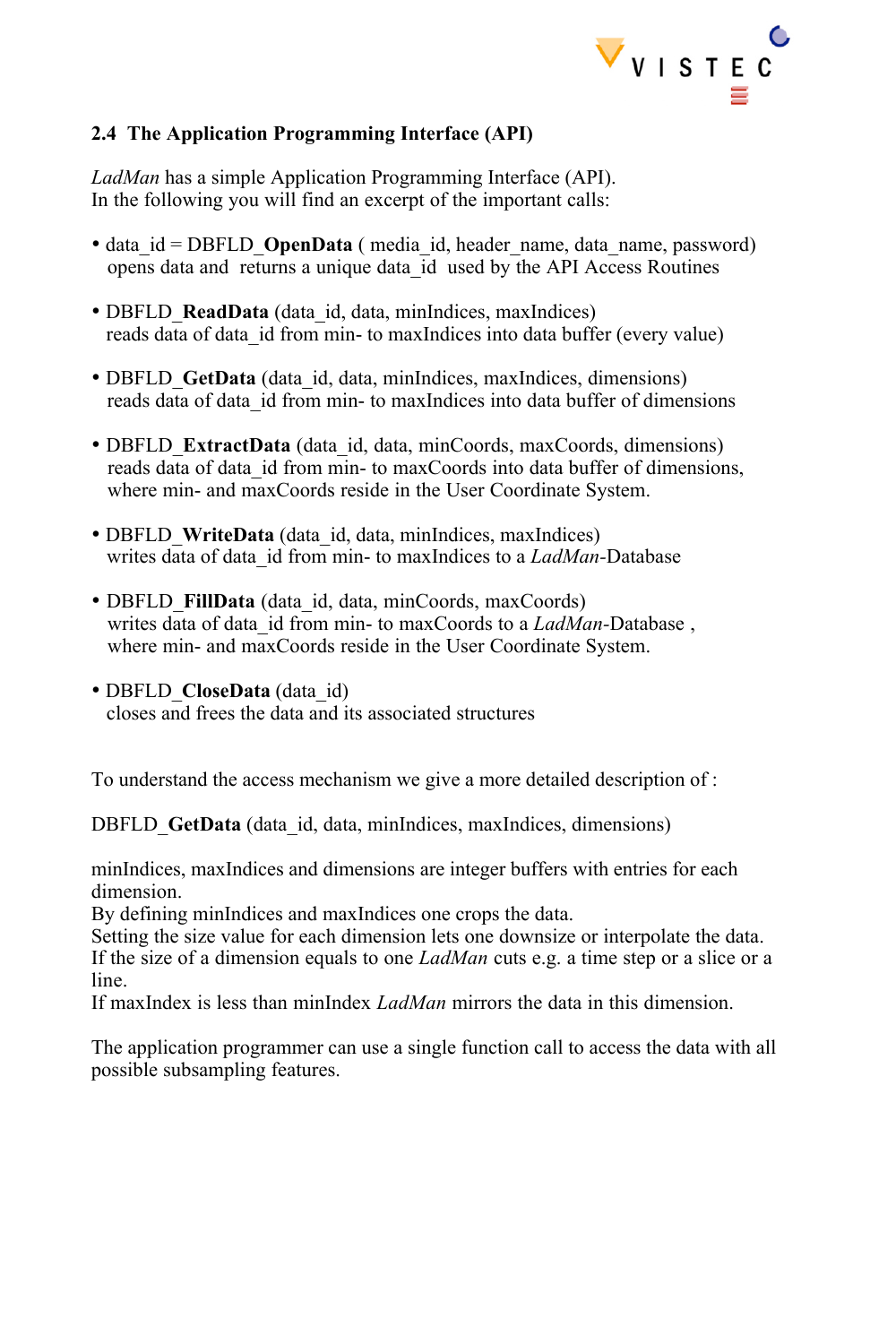

### 2.5 Extended features of *LadMan* (in a nutshell)

| User Coordinates:            | The user can link each dimension to his coordinates<br>to realize mapping of indices into user coordinate space<br>(e.g. lattitude and longitude)                                                                                                                |  |
|------------------------------|------------------------------------------------------------------------------------------------------------------------------------------------------------------------------------------------------------------------------------------------------------------|--|
| Data Encryption:             | All data can be encrypted by a user defined password<br>preventing unauthorized users to access or "debug"<br>the data<br>To accelerate the access speed <i>LadMan</i> lets one encrypt<br>the higher level hierarchies but leaves the data itself<br>uncrypted. |  |
| Data Storage:                | <i>LadMan</i> stores its data in a platform independent way<br>so a data base is identical on all platforms and accessible<br>from each platform.                                                                                                                |  |
| Memory Handler:              | The user can define the amount of memory <i>LadMan</i><br>should use causing the system to keep already read data<br>in memory till the defined limit is reached.<br>Then the oldest data are freed.                                                             |  |
| LOD's:<br>(level of details) | <i>LadMan</i> lets you store a dataset in differnt resolutions<br>and automatically reads the data from the best fitting<br>LOD accelerating the access speed dramatically and<br>minimally increasing the storage capacity.                                     |  |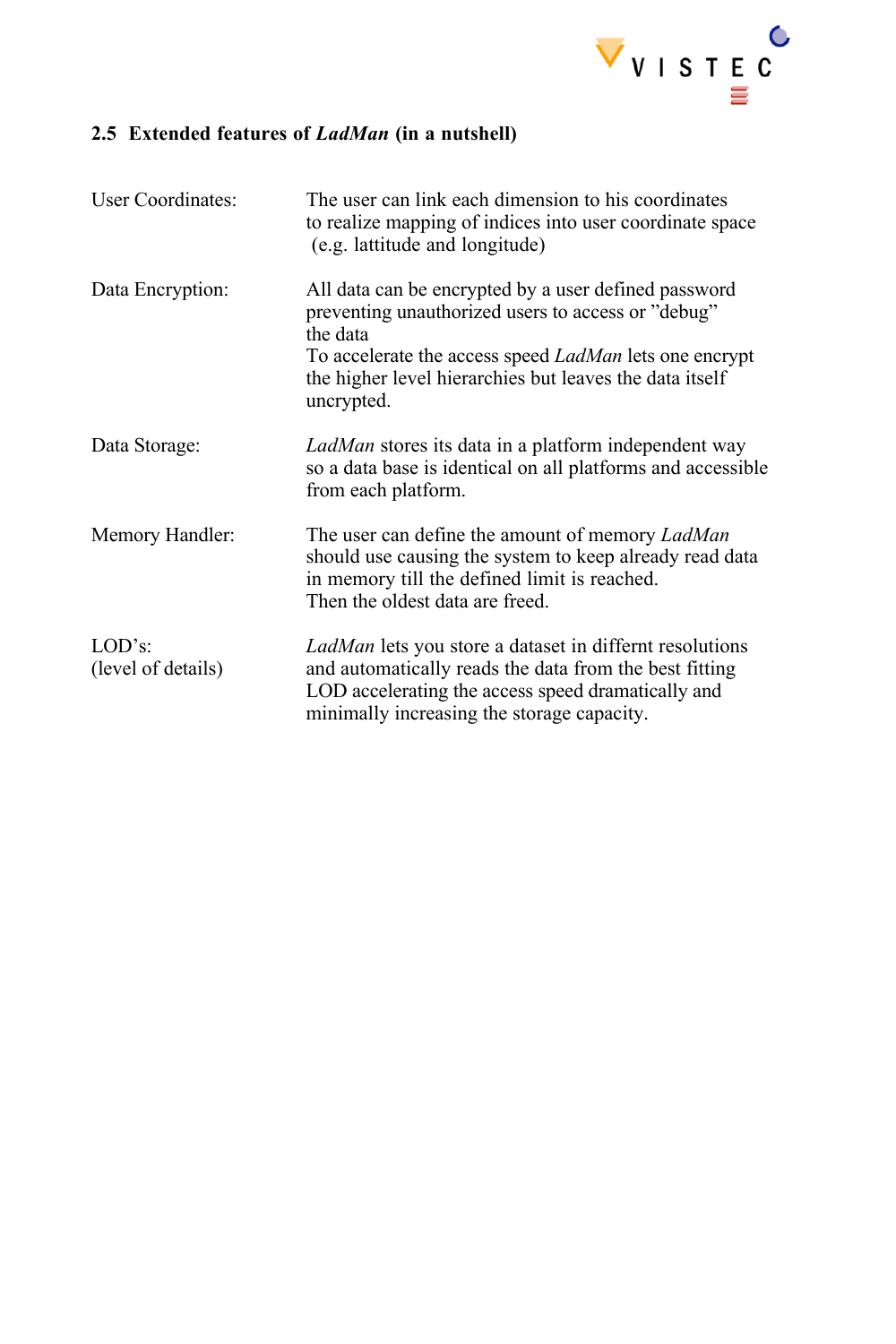

## 3 Experiences using *LadMan*

Using the simple Application Programming Interface (API) it has been simple to write interfaces or converter to create *LadMan*-Databases from different input formats. (e.g.: TIFF, JPEG, DICOM, ...)

Developing such a converter one should take in consideration that *LadMan* always stores a complete region to the data base, even if the data to be store covers only a part of that region. (*LadMan* first reads the old region data, if already present)

It is recommend to develop a converter so that it writes a region only once to the newly created data base avoiding updating of this region.

If the new size of a compressed region exceeds the old one, *LadMan* has to append the region data to the end of the data base increasing the data base size and leaving gaps in the data base.

Suppose you want to store an image and have defined the region size to 50x50 pixel. If your converter would store the image pixel by pixel to a data base, *LadMan* has to write this region 2500 times and probably has to expand the data base each time.

So one better fills the region data buffer first pixel by pixel and then writes the completely filled region data buffer to the data base.

If it cannot be avoided to produce gaps one can of course use the REORG-utility to pack a data base filling the gaps.

If a user creates a *LadMan*-Database he should have in mind, how he wants to access the data, in order to define the optimal region sizes.

e.g.: to store a 3D-dataset for slicing through the Z-dimension one should set the region size of that dimension to 1 for *LadMan* to read a complete Z-slice with one database access.

But if instead one wants to read a complete X-slice from this data base,

*LadMan* has to access every region in the data base.

So the user should carefully plan the definable region sizes.

One can also store the same data set with different region sizes to one data base.

We applied this for example to the Data of the National Library of Medicine's Visible Human Project, which we stored in four different data layers each one optimized for different access (X-slice, Y-slice, Z-slice, 3D-access for e.g. isosurface).

Although we stored the same data four times, the size of the data base is still only less than 70% of the original data due to the compression.

In almost all cases *LadMan*-Access is faster than "traditional" readers (like file access) probably because *LadMan* reads compressed data and therefore far less data from disk.

Using *Ladman* in different projects we have developed a higher level API, that automatically reads the best fitting level of detail or the right "slice layer" or reads in advance the regions the application probably will demand next while panning through a dataset.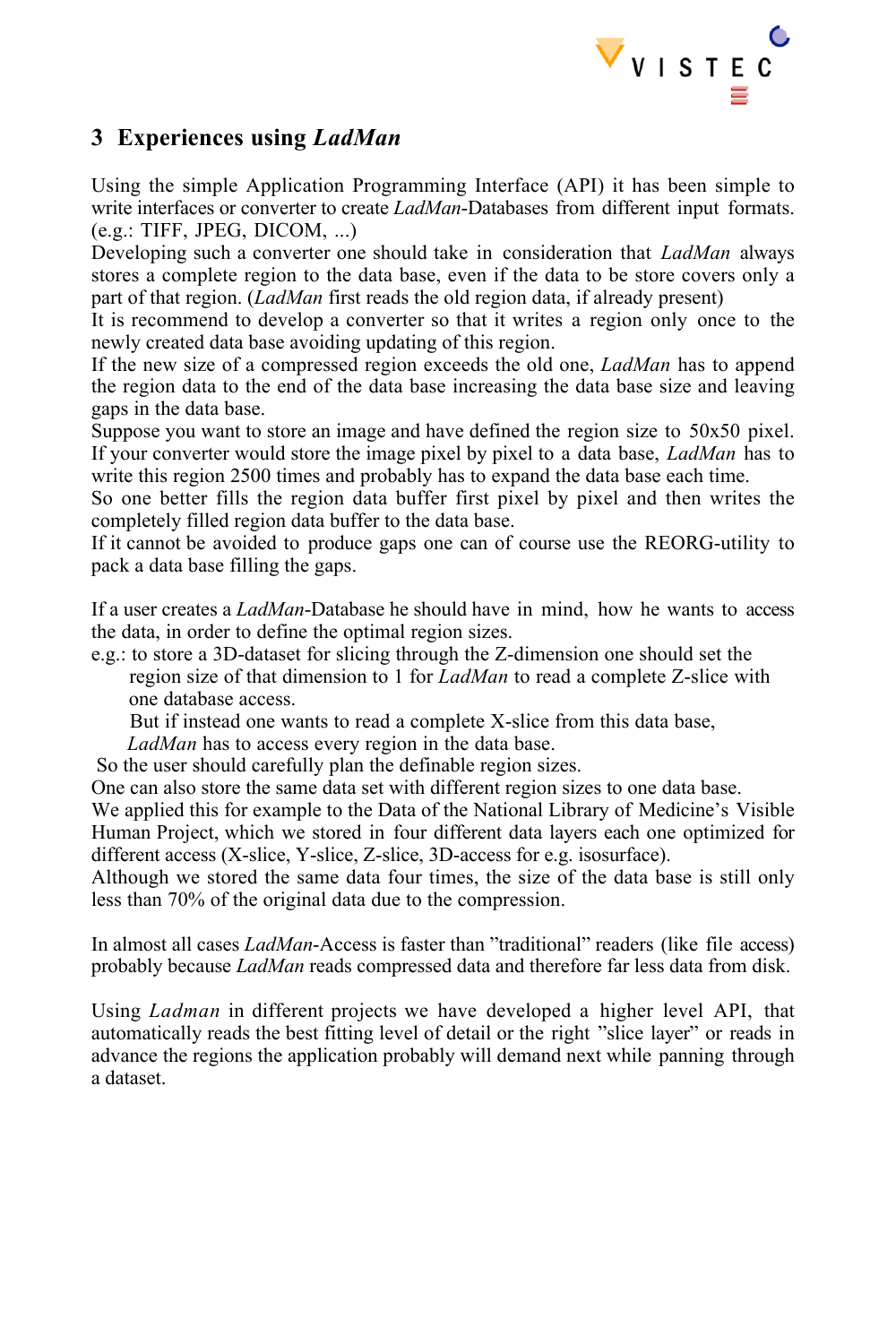

## 4 *LadMan* as part of the RUVIS-Application

RUVIS is a VHF/UHF Broadcasting Planning and Visualization System developed by VISTEC for Deutsche Telekom AG (German Telecom) to simplify and accelerate the planning of broadcasting transmitters.

The system helps to optimize technical parameters of the transmitter station like power and frequency and to find its best location.

RUVIS supports the planning engineer by providing access to several different data:

- elevation data
- land usage data
- digital road maps in various resolutions
- vector data like state and district borders
- political data like inhabitants or households etc.
- economic data
- coverage data generated by a wave propagation model

The RUVIS-Application makes these data visible to the engineer.

RUVIS can blend different data like transmitter coverage with district borders and road maps generating images which will be visualized in a 2D-display or as textures mapped over the terrain.

The data are available as 2D-*LadMan*-Fields using geographical latitude and longitude as user coordinates.

Most of the data cover a large part of Europe (at least the complete area of Germany).

The digital road maps alone would consume more than 6 GB's of disk space if stored in uncompressed format. Using *LadMan* the same data require less then 800 MB's saving more than 5.5 GB's of storage capacity.

Furthermore the smart readers of *LadMan* in conjunction with RUVIS provide the planning engineer easy access to the available data. It allows him data to be read at different resolutions into buffers of the same size used for blending. Zooming in and out for getting new views or switching between road maps of different scale is a very easy task now.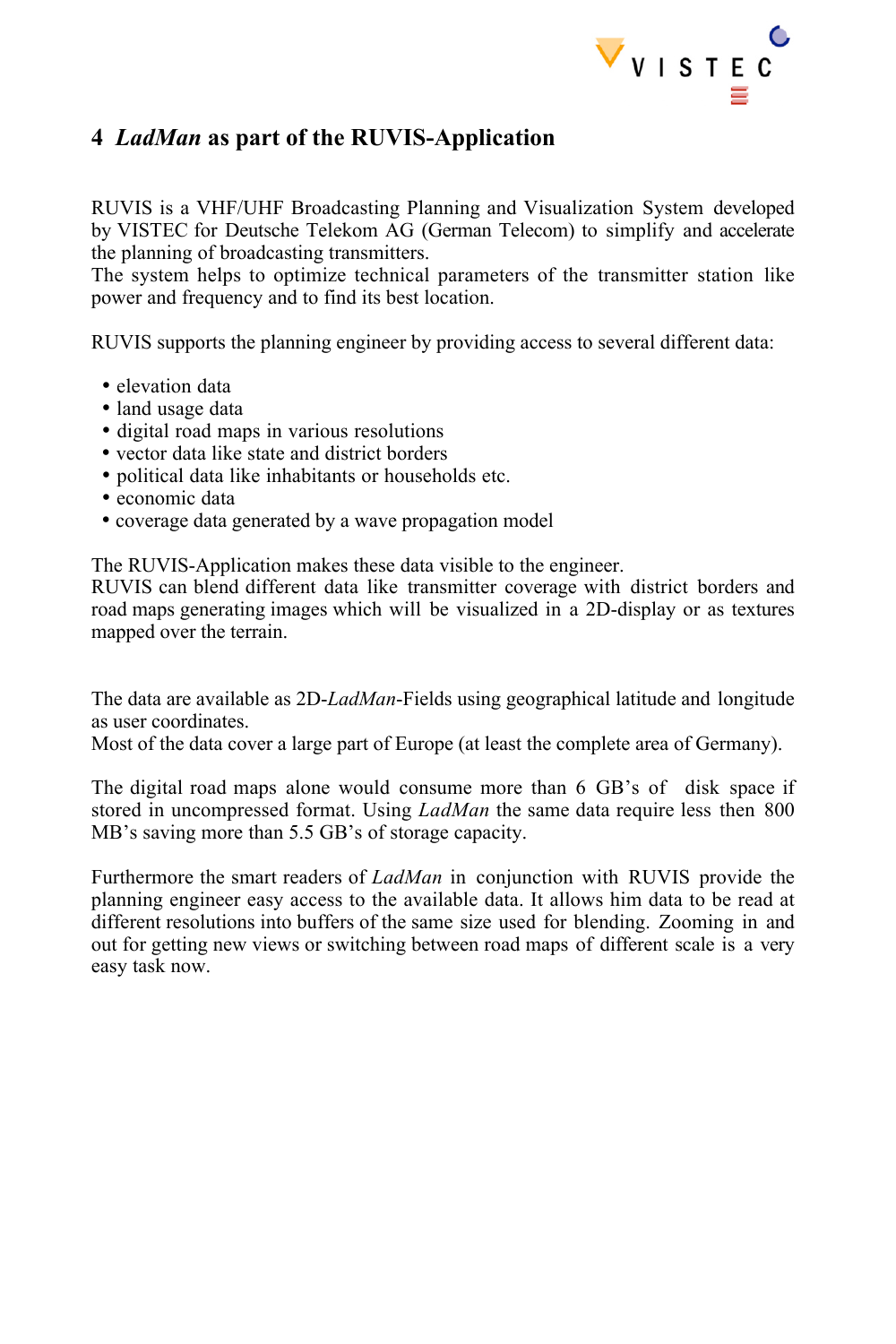

## 5 Conclusions

Scientists and engineers are increasingly concerned with large datasets. They want to be able to examine these datasets.

Tools are necessary for storing and accessing their large data.

Such tools must be easily integrated into existing applications.

*LadMan* implements these demands by its design:

- large n-dimensional datasets become divided into smaller regions
- these regions are being stored in compressed format saving much disk space
- smart readers give easy access to the data (regions)
- a simple API allows a fast integration into applications
- higher level interfaces (e.g. to AVS or DX) make it immediately available to the user
- new storage media can be added very easily

This open design lets *LadMan* manage very different data supporting scientists and engineers working in various fields.

The integration of *LadMan* into an existing Visualization-Application (RUVIS of Deutsche Telekom) has proved useful to the planning engineers and the application programmers.